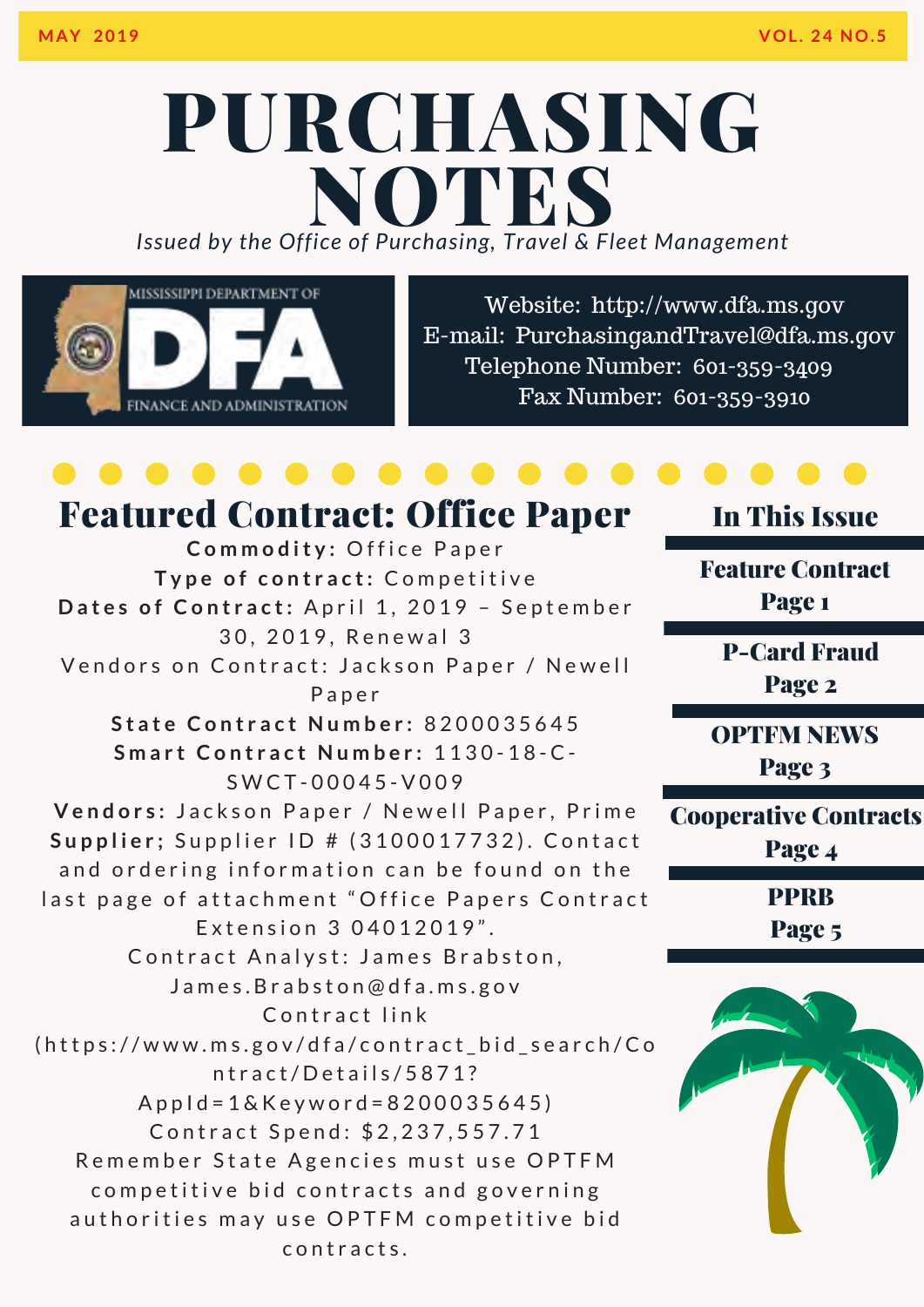### P-Card Fraud

In the perfect world, we like to envision that bad things do not happen. However, in today's technical world, unfortunate things do happen, such as credit card fraud. When using your procurement card, it is critical that you keep the card secure at all times and do not give the credit card number to any unauthorized companies or persons. There are a few ways you can tell if your assigned card has been used for unauthorized purchases:

#### **1. A UMB Representative will give you a call about a purchase that has been flagged as fraud.**

**2. Your card will be declined.**

#### **3. If you do not receive a phone call or if your card is not declined, your monthly paper and online statements will show all purchases made.**

If any of these things happen, it is very important that you notify Yolanda Thurman or Steve Tucker by phone or email to assist you with the investigation/dispute process. The first step with an unauthorized purchase is to develop a statement about the purchase. The statement should include the card number, cardholder name, date of the purchase, the vendor and the purchase amount. You should also include a statement stating that the cardholder and/or department did not authorize the purchase. After the statement has been developed, a dispute form can be obtained from Yolanda Thurman or Steve Tucker to complete to be sent to an UMB representative. If the unauthorized purchase is noticed before the monthly statement is received, the transaction can be flagged as fraud and processed in a matter of hours. However, if you do not notice the fraudulent purchase until the end of the month, complete the statement and the dispute form, but do not pay the disputed amount of your monthly bill. Therefore, you should pay your entire bill except the amount that was used for the fraudulent purchase. If you have any questions about this process or any more procurement card related issues, please feel free to contact Yolanda Thurman, Procurement Card Administrator at Yolanda.Thurman@dfa.ms.gov or 601-359-2016 or Steve Tucker, Director of Marketing, Travel and Card Programs at Stephen.Tucker@dfa.ms.gov or 601-359-3107.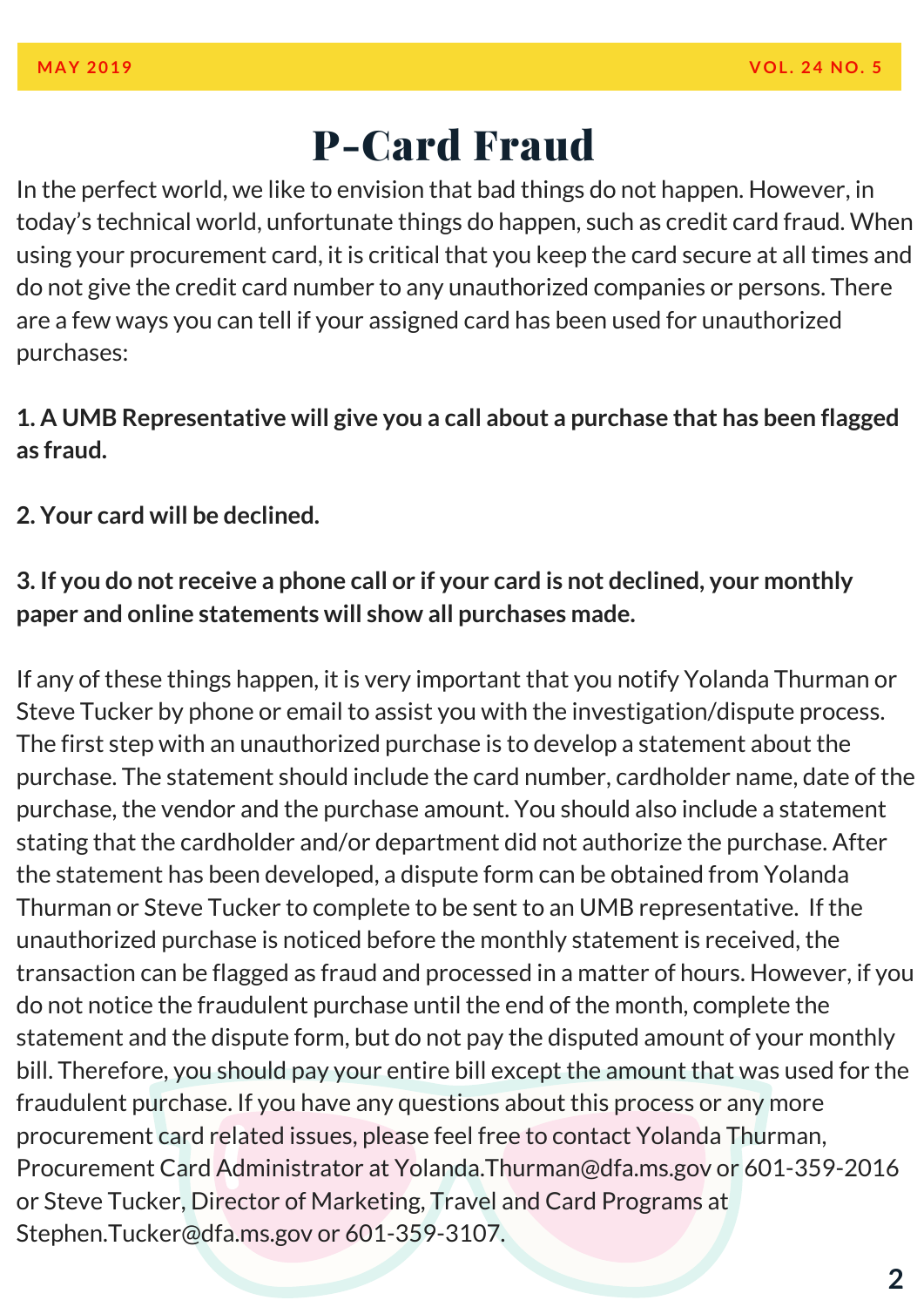# OPTFM COURSES Upcoming CMPA Class July 30- Aug 1, 2019



## September 24-26, 2019

If you are interested in taking the CMPA or Fleet Manager Certification

course, please visit the

[link: http://www.dfa.ms.gov/dfa-offices/purchasing-travel-and-fleet-manage](http://www.dfa.ms.gov/dfa-offices/purchasing-travel-and-fleet-management/bureau-of-marketing-travel-and-card-programs/cmpa-training/) 

ment/bureau-of-marketing-travel-and-card-programs/cmpa-training/ for

detailed instructions.

Upcoming Fleet Certification Class

# June 11, 2019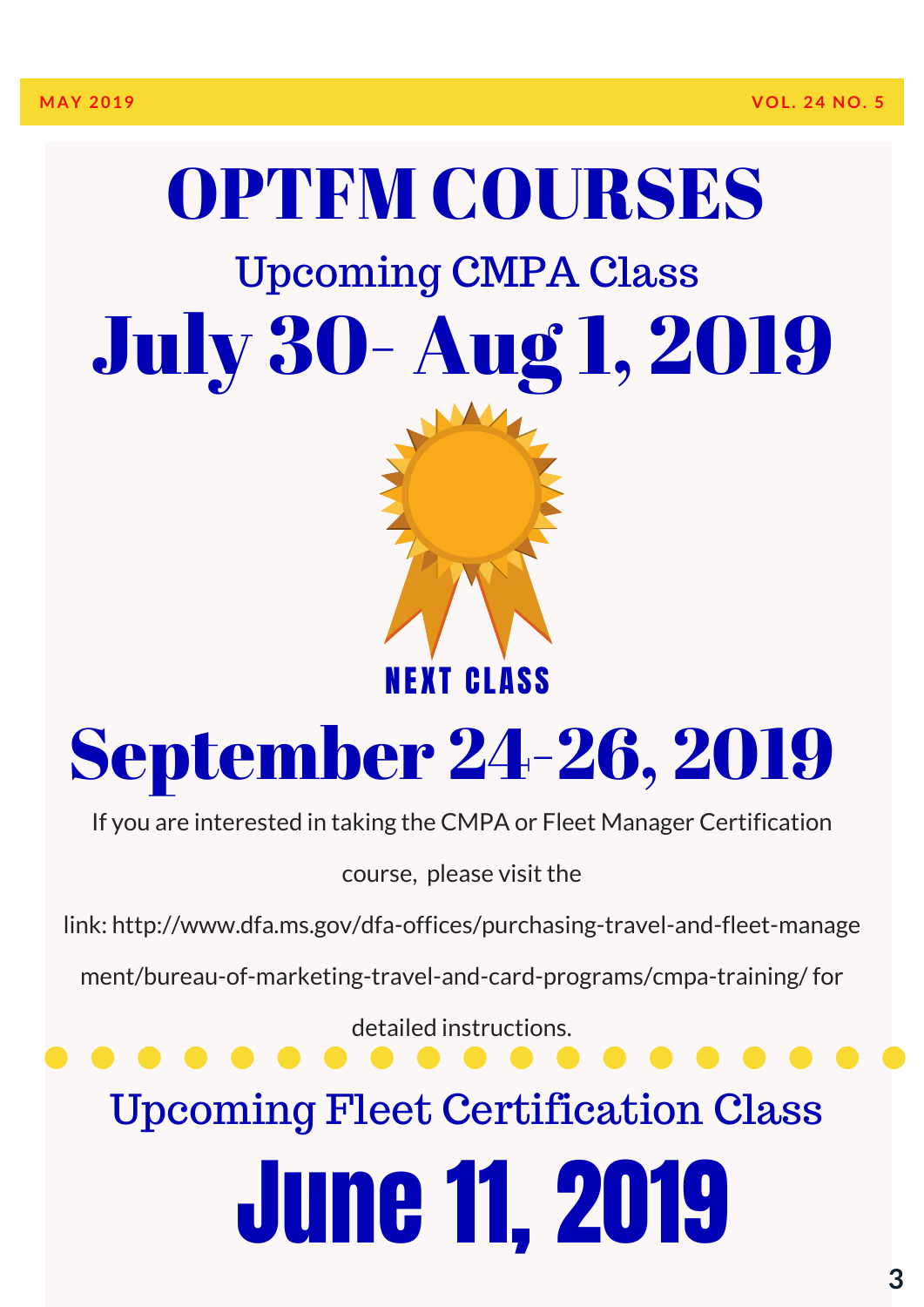# Cooperative **Contracts**

Please be advised that effective May 20, 2019, there will be new rules and procedures regarding purchasing from the Sourcewell Cooperative Heavy Equipment contract, our office has adopted. We have identified numerous pieces of equipment, that more than one vendor on the contract sells. Only equipment that is sold by more than one vendor will be considered contract items. If a governmental entity wishes to purchase a piece of equipment from this contract, they will be required to receive quotes from each vendor that sells that piece of equipment. They must take low quote. If the item cost is more than \$50,000 and they do not wish to take low quote, normal purchasing procedures must be used

for the purchase.

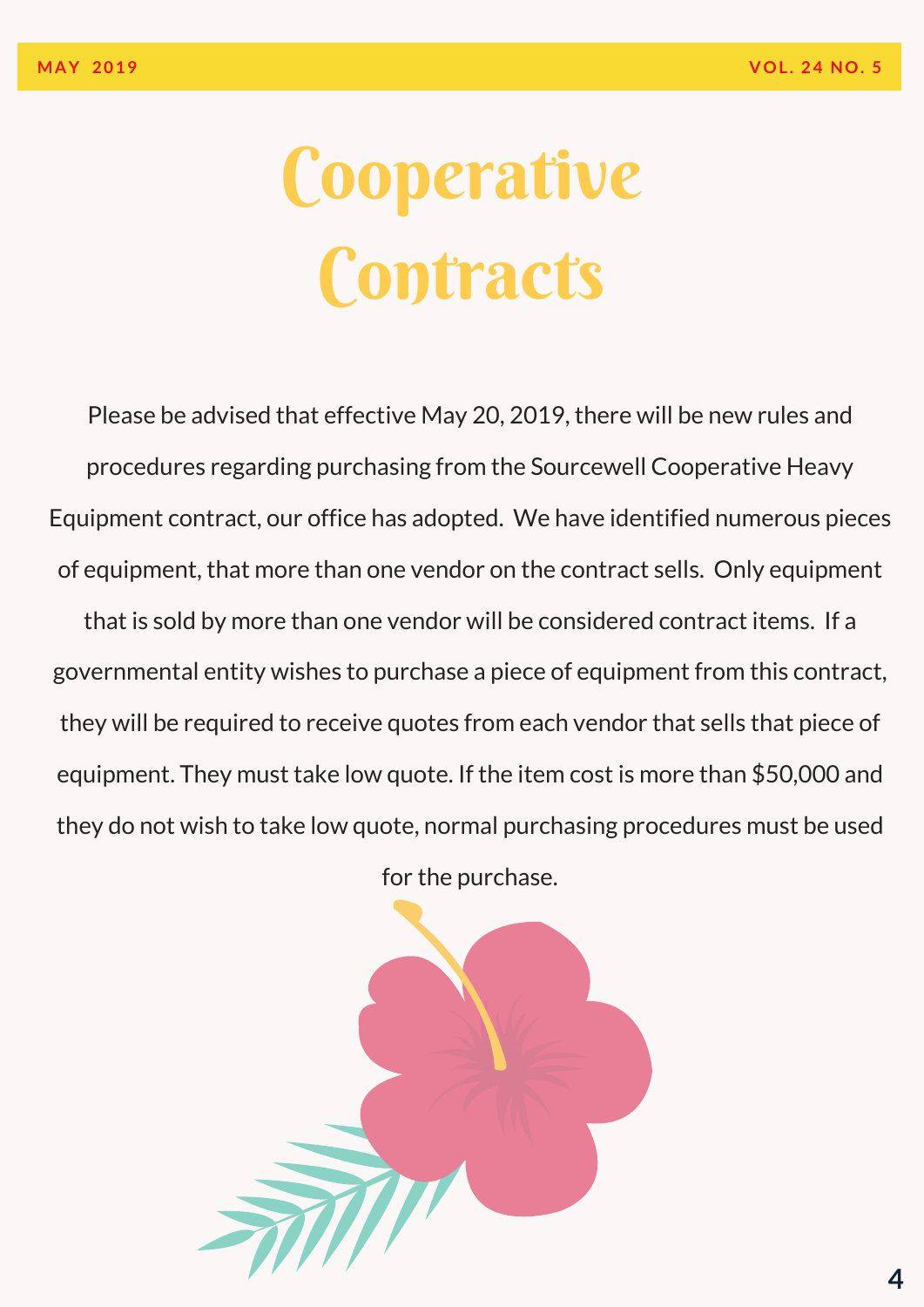### PPRB

#### **PPRB Meeting Date**

January 9, 2019 9:00 a.m. February 6, 2019 9:00 a.m. March 6, 2019 9:00 a.m. April 3, 2019 9:00 a.m. May 1, 2019 9:00 a.m. June 5, 2019 9:00 a.m. July 10, 2019 9:00 a.m. August 7, 2019 9:00 a.m. September 4, 2019 9:00 a.m. October 2, 2019 9:00 a.m. November 6, 2019 9:00 a.m. December 4, 2019 9:00 a.m.

#### **Submission Deadlines**

December 5, 2018 January 9, 2019 February 6, 2019 March 6, 2019 April 3, 2019 May 1, 2019 June 5, 2019 July 10, 2019 August 7, 2019 September 4, 2019 October 2, 2019 November 6, 2019 December 4, 2019